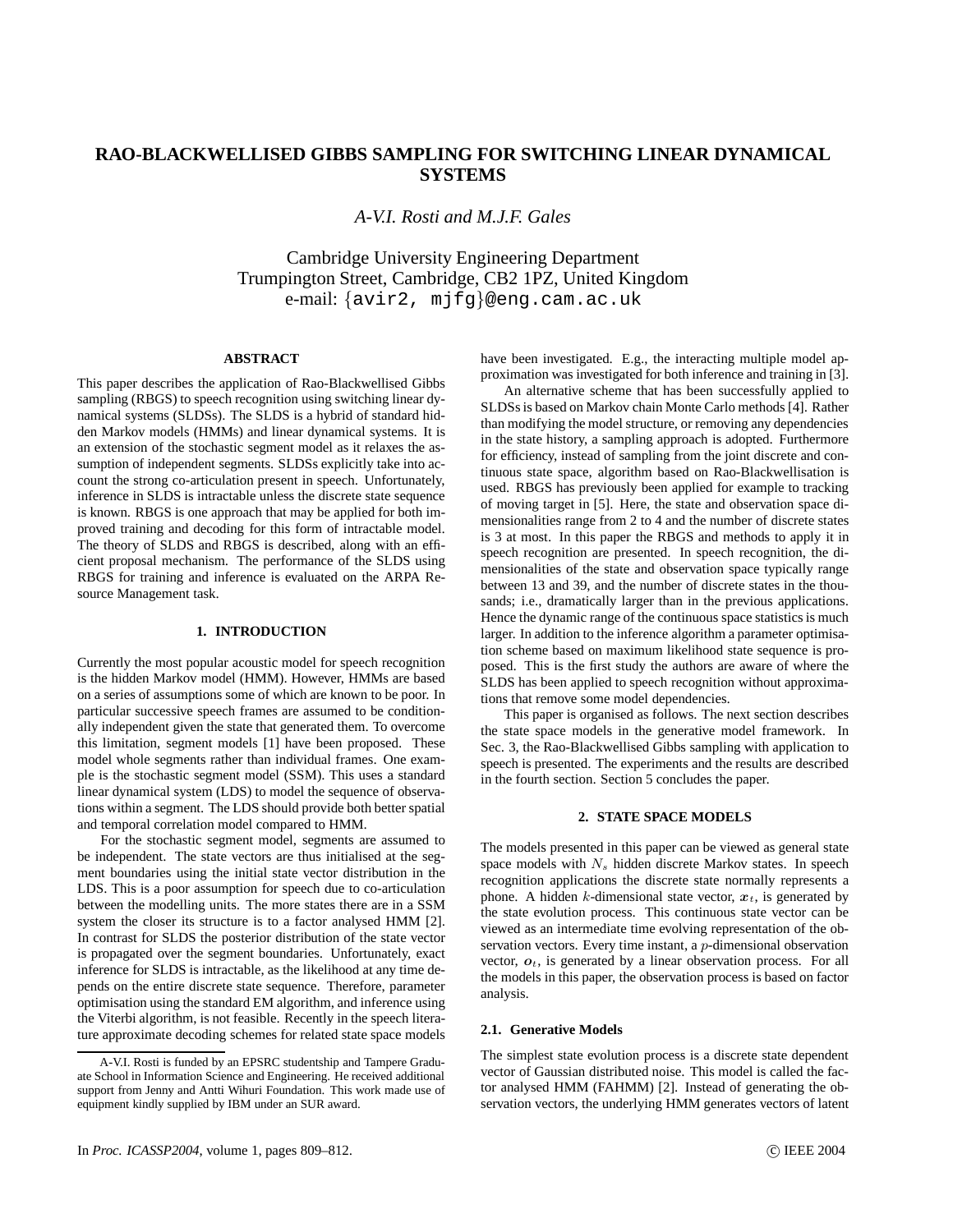variables for the factor analysis observation process. The generative model of FAHMM can be seen on the left hand side of Fig. 1 where the discrete state sequence,  $Q = \{q_1, q_2, \ldots, q_T\}$ , is defined by a set of transition probabilities,  $a_{ij} = P(q_t = j|q_{t-1})$ i). The state noise,  $w_j$ , and the observation noise,  $v_j$ , are distributed according to Gaussian distributions,  $\mathcal{N}(\boldsymbol{\mu}_j^{(x)}, \boldsymbol{\Sigma}_j^{(x)})$  and  $\mathcal{N}(\boldsymbol{\mu}_j^{(o)},\boldsymbol{\Sigma}_j^{(o)})$ , respectively. The observation matrices,  $\boldsymbol{C}_j$ , depend on the discrete state although any parameter in FAHMM can be arbitrarily tied. It is also possible to use Gaussian mixture models (GMMs) for both the state and observation noise sources.

| $q_t \sim P(q_t q_{t-1})$                         | $q_t \sim P(q_t q_{t-1})$                                                             |
|---------------------------------------------------|---------------------------------------------------------------------------------------|
| $\boldsymbol{x}_t = \boldsymbol{w}_{a_t}$         | $\bm{x}_t = \bm{A}_{q_t} \bm{x}_{t-1} + \bm{w}_{q_t}$                                 |
| $\bm{o}_t = \bm{C}_{q_t} \bm{x}_t + \bm{v}_{q_t}$ | $\boldsymbol{o}_t \,=\, \boldsymbol{C}_{q_t} \boldsymbol{x}_t + \boldsymbol{v}_{q_t}$ |

**Fig. 1**. Generative models of a factor analysed HMM and a SLDS.

In SLDS the state vectors evolve according to a first order linear Gauss-Markov process. The generative model of a SLDS can be seen on the right hand side of Fig. 1 where both the state transition matrices,  $A_j$ , and the observation matrices,  $C_j$ , are chosen by the discrete state and the state evolution and observation noises are Gaussian distributed as in FAHMM. The initial continuous state is also Gaussian distributed,  $x_1 \sim \mathcal{N}(\mu_{q_1}^{(i)}, \Sigma_{q_1}^{(i)})$ . GMMs may also be used for all the noise sources. In comparison, the SSM would reset the continuous state vector,  $x_t$ , according to the initial distribution every time the discrete state switches,  $q_{t-1} \neq q_t$ . For further discussion on the differences between FAHMM, SLDS and SSM including dynamic Bayesian network representations, see [6].

# **2.2. Inference and Training**

For the FAHMM the inference is simple due to the conditional independence assumption. Both the standard Viterbi and forwardbackward algorithms for the HMMs can be easily implemented for FAHMMs in  $O(T)$  by modifying the likelihood calculations [2]. The parameter optimisation can be carried out using the EM algorithm. The FAHMM can outperform standard HMMs in speech recognition experiments. Due to the close relationship to SLDS it is chosen as the baseline in this paper. The inference for the SSM is more complicated since the position in the continuous state space depends on the number of frames spent in the current segment. However, standard optimisation methods are feasible [1], but at a cost of  $O(T^2)$ .

For the SLDS, the current position in the continuous state space depends on the entire history of the discrete states and the marginalisation becomes prohibitive. Exact computation of the observation likelihood or the posterior of the hidden variables given the observation sequence has to be carried out over  $O(N_s^T)$  paths. However, given the discrete state sequence SLDS becomes tractable and the traditional Kalman filtering and smoothing algorithms can be used for inference, and EM algorithm for optimising the model parameters [6]. The intractable inference also renders any standard decoding algorithm inadmissible. Instead of full decoding, evaluation may be done if the segmentations of a number of hypotheses were known. The segmentations for training and N-best rescoring may be obtained from a tractable system such as the FAHMM.

#### **3. APPROXIMATE INFERENCE FOR SLDS**

Using segmented training data and N-best hypotheses may not be optimal for SLDS since the alignments must be produced by a tractable model with very different state evolution process. Deterministic algorithms to search the alternatives are not feasible due to the vast amount of possible segmentations in any realistic utterance. Instead, a stochastic approach may be adopted. Monte Carlo [4] simulation methods concentrate the search on areas with high probability reducing the waste of computing power. Markov chain Monte Carlo (MCMC) methods are based on drawing samples from proposal mechanisms with Markovian dependencies. The MCMC methods, such as Gibbs sampling, are especially suitable for inference in models with Markov assumptions. Other sampling approaches would have to remove some dependencies in the model although they may be the only alternative in sequential processing. Since the entire utterances are available in the training and N-best rescoring, MCMC is the optimal choice for the SLDS.

#### **3.1. Rao-Blackwellised Gibbs sampling**

The efficiency of the Gibbs sampling algorithm depends on the initialisation and the size of the state space the samples are drawn from. For SLDS the initial alignments produced by a FAHMM system may be used as reasonable initialisations. To reduce the size of the state space, Rao-Blackwellisation may be employed. Instead of drawing the samples directly from the joint posterior of the discrete and continuous states, the tractable substructures in SLDS are utilised. In RBGS for SLDS, the samples are drawn from the proposal distribution for the discrete state and given the estimated discrete state, the continuous state space statistics can be computed using standard methods. The sampling algorithm for SLDS can be summarised as follows

- 1. initialise the discrete state sequence  $\{q_1^{(1)}, \ldots, q_T^{(1)}\}$ ;
- 2. for iteration  $n > 1$

\n- draw samples 
$$
q_t^{(n)} \sim P(q_t | \mathbf{O}, q_{-t}^{(n)})
$$
, where  $q_{-t}^{(n)} = \{q_1^{(n)}, \ldots, q_{t-1}^{(n)}, q_{t+1}^{(n-1)}, \ldots, q_T^{(n-1)}\}$
\n- estimate statistics  $\hat{x}_t^{(n)} = E\{\mathbf{x}_t | \mathbf{O}, Q^{(n)}\}$  and  $\hat{\mathbf{R}}_t^{(n)} = E\{\mathbf{x}_t \mathbf{x}_t' | \mathbf{O}, Q^{(n)}\}.$
\n

Above  $Q^{(n)}$  denotes the entire discrete state sequence after iteration *n*, and  $\hat{\boldsymbol{x}}_t^{(n)}$  and  $\hat{\boldsymbol{R}}_t^{(n)}$  are the standard Kalman smoother statistics given the sequence,  $Q^{(n)}$ . Once all N iterations are finished, the final estimates can be obtained by simply averaging

$$
\gamma_j(t) \approx \frac{1}{N} \sum_{n=1}^N \delta(j - q_t^{(n)}) \tag{2}
$$

$$
\hat{x}_t \approx \frac{1}{N} \sum_{n=1}^N \hat{x}_t^{(n)} \tag{3}
$$

$$
\hat{\boldsymbol{R}}_t \approx \frac{1}{N} \sum_{n=1}^N \hat{\boldsymbol{R}}_t^{(n)} \tag{4}
$$

where  $\delta(\cdot)$  denotes the Dirac delta function. The statistics in Eqs. 2-4 can be shown to converge almost surely [5] toward the true posterior statistics  $\gamma_i(t) = P(q_t = j | \mathbf{O})$ ,  $\hat{\boldsymbol{x}}_t = E\{\boldsymbol{x}_t | \mathbf{O}\}\$ and  $\hat{\boldsymbol{R}}_t = E\{\boldsymbol{x}_t\boldsymbol{x}_t'|\boldsymbol{O}\}$ . The proposal distribution for the Gibbs sampling is given in Eq. 1 where  $x_{t|t-1}, \sum_{t|t-1}$ ,  $x_{t|t}$  and  $\sum_{t|t}$  are the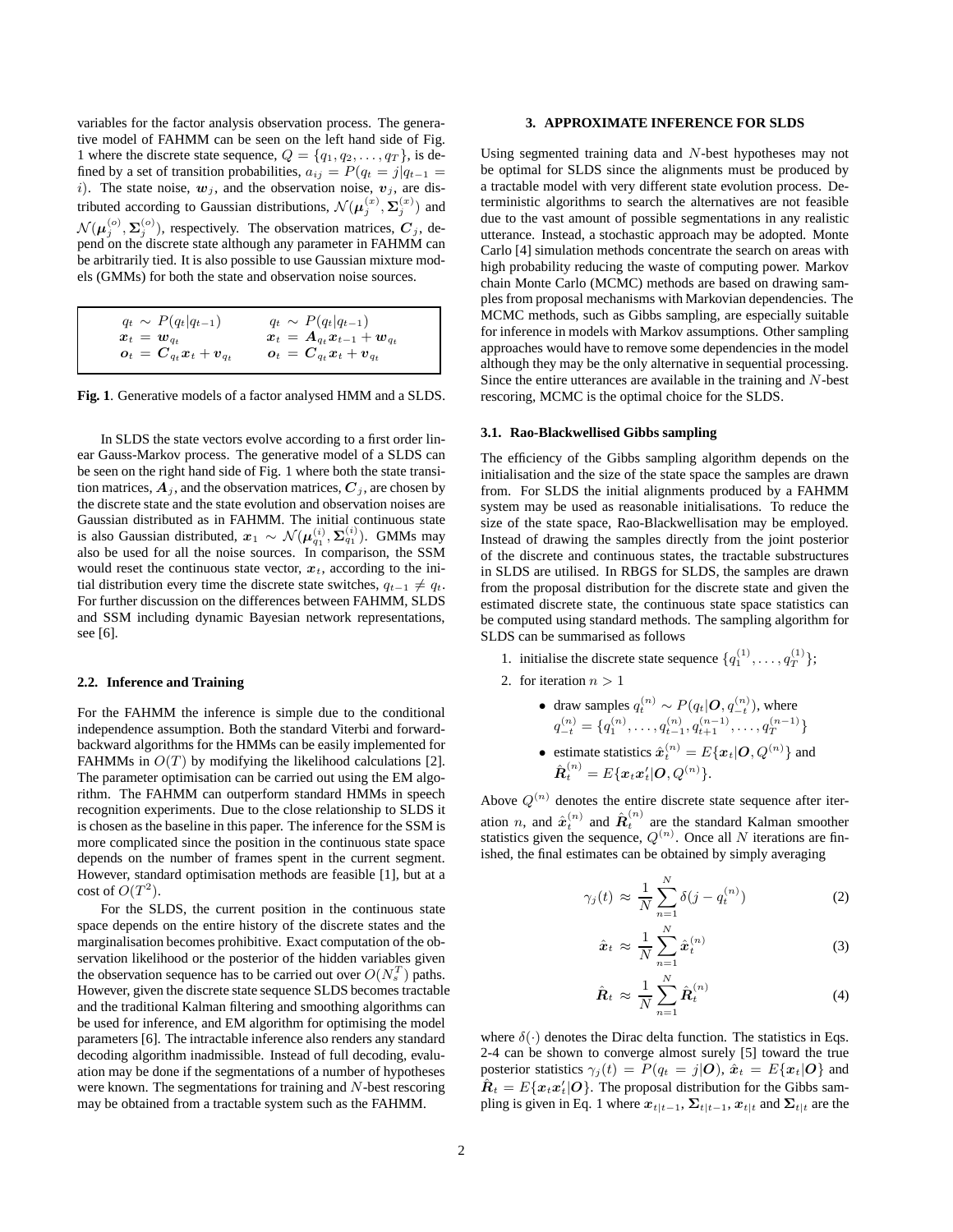$$
P(q_t|\boldsymbol{O}, q_{-t}) \propto P(q_{t+1}|q_t)P(q_t|q_{t-1})\mathcal{N}(\boldsymbol{o}_t; \boldsymbol{C}_t \boldsymbol{x}_{t|t-1} + \boldsymbol{\mu}_t^{(o)}, \boldsymbol{C}_t \boldsymbol{\Sigma}_{t|t-1} \boldsymbol{C}_t' + \boldsymbol{\Sigma}_t^{(o)}) |\boldsymbol{\Sigma}_{t|t} P_{t|t+1}^{-1} + I|^{-\frac{1}{2}} \times \exp\left\{\boldsymbol{x}_{t|t}'\boldsymbol{P}_{t|t+1}^{-1}\boldsymbol{m}_{t|t+1} - \frac{1}{2}\boldsymbol{x}_{t|t}'\boldsymbol{P}_{t|t+1}^{-1}\boldsymbol{x}_{t|t} + \frac{1}{2}(\boldsymbol{m}_{t|t+1} - \boldsymbol{x}_{t|t})'\boldsymbol{P}_{t|t+1}^{-1}(\boldsymbol{P}_{t|t+1}^{-1} + \boldsymbol{\Sigma}_{t|t}^{-1})^{-1}\boldsymbol{P}_{t|t+1}^{-1}(\boldsymbol{m}_{t|t+1} - \boldsymbol{x}_{t|t})\right\}
$$
(1)

Kalman predictor and filter statistics, respectively. The statistics  $P_{t|t+1}^{-1}m_{t|t+1}$  and  $P_{t|t+1}^{-1}$  may be obtained using the backward information filter defined by the following recursions

$$
\begin{aligned} \boldsymbol{P}_{t|t}^{-1} &= \boldsymbol{C}_t'\boldsymbol{\Sigma}_t^{(o)-1}\boldsymbol{C}_t + \boldsymbol{P}_{t|t+1}^{-1} \\ \boldsymbol{P}_{t-1|t}^{-1} &= \boldsymbol{A}_t' \big(\boldsymbol{P}_{t|t}^{-1}\boldsymbol{\Sigma}_t^{(x)} + \boldsymbol{I}\big)^{-1}\boldsymbol{P}_{t|t}^{-1}\boldsymbol{A}_t \\ \boldsymbol{P}_{t|t}^{-1} \boldsymbol{m}_{t|t} &= \boldsymbol{P}_{t|t+1}^{-1}\boldsymbol{m}_{t|t+1} + \boldsymbol{C}_t' \boldsymbol{\Sigma}_t^{(o)-1} (\boldsymbol{o}_t - \boldsymbol{\mu}_t^{(o)}) \\ \boldsymbol{P}_{t-1|t}^{-1} \boldsymbol{m}_{t-1|t} &= \boldsymbol{A}_t' \big(\boldsymbol{P}_{t|t}^{-1}\boldsymbol{\Sigma}_t^{(x)} + \boldsymbol{I}\big)^{-1}\boldsymbol{P}_{t|t}^{-1} (\boldsymbol{m}_{t|t} - \boldsymbol{\mu}_t^{(x)}) \end{aligned}
$$

where  $\boldsymbol{P}_{T|T+1}^{-1} = \boldsymbol{0}$ . For detailed derivation of the proposal distribution and the backward information filter, see [6]. Compared to forms in [5], the recursions above include the state evolution and observation noise mean vectors for generality. The introduction of the backward information filter guarantees that the complexity of the Gibbs sampling algorithm is  $O(T)$  per iteration. A straightforward implementation of the proposal distribution using the traditional Kalman filtering and RTS smoothing algorithms would result in a complexity of  $O(T^2)$  per iteration.

The Gibbs sampling algorithm can be easily modified to support multiple component noise sources. The mixture components are initialised on the first iteration with the discrete states, and the Kalman and the backward information filters have to be run along the fixed components. The only modification to the proposal distribution in Eq. 1 is to multiply it by the component priors. The mixture indicator sequence may also be initialised using alignments from multiple component FAHMM.

The efficiency in speech recognition can be improved by taking advantage of the pronunciation restrictions. To keep the transcriptions valid, the correct order of phones in an utterance has to be retained during the sampling process. The utterance has to start in the first phone and end in the last phone in the transcription. Instead of drawing the samples from the entire set of states in an utterance, samples from at most two discrete states have to be drawn at a time instant. Thus, no samples have to be drawn apart from the immediate proximity of a discrete state boundary.

#### **3.2. Maximum Likelihood State Sequence Training**

In the Monte Carlo EM [7] (MCEM) algorithm the continuous state posterior estimates given in Eqs. 3-4 are used in the standard update formulae for the LDS parameters. These formulae are based on the assumption that the continuous state posteriors are Gaussian. However, for the SLDS the posteriors may be mixture distributed and using them in the parameter estimation is not valid. Using the first and second order statistics to estimate non-Gaussian distributions cannot be guaranteed to converge. The convergence of the MCEM can only be established for very simple models.

Instead of the MCEM, a maximum likelihood state sequence (MLSS) scheme may be employed. In the experiments, alignments obtained from the FAHMM system were used in training the SLDS systems. In MLSS, Gibbs sampling is used to find a number of segmentations using the FAHMM alignments as an initialisation. The standard sufficient statistics for the LDS parameters are collected along the discrete state sequence that yields the highest loglikelihood. Given the discrete state sequence the continuous state posteriors are Gaussian distributed. Thus, the standard LDS update formulae are valid. For recent derivations see [6].

# **4. RESULTS**

The ARPA Resource Management Corpus was used for the experiments. The training data set comprised 3990 utterances. All 1200 test utterances (feb89, oct89, feb91, sep92), tst, and a 300 utterance subset of the training data, trn, with a simple wordpair grammar, were used for evaluation. A three state triphone FAHMM system was built using standard methods [2]. All parameters of the FAHMM, apart from the state space mean vectors, were then tied at the phone level after model clustering. By tying in this fashion the FAHMM is closely related to the single state SLDS. By generating initial state alignments and N-best lists using this closely related model, rather than the standard HMM, the cross-system effects should be reduced. For these experiments context dependent models were used as the SLDS only uses a limited first order state evolution process. For examining the multiple mixture component performance, the observation noise distribution was split into a mixture of two Gaussians. The baseline FAH-MMs were used to produce initial forced alignments of the training data and the 50-best hypotheses on the evaluation data for both the mixture configurations considered. The observation process parameters of an SLDS system were initialised using the baseline FAHMM. A single set of LDS parameters per triphone was used. The initial continuous state vector distribution was initialised to the parameters of the first emitting state of the alignment FAHMM. The state evolution noise mean vectors were set to zeroes and the variances equal to the initial state variances. The state transition matrices,  $A_{qt}$ , were all initialised to identity matrices.

The model aligned training data was used to train the SLDS and FAHMM systems. The FAHMM system was initialised to the baseline FAHMM and the Baum-Welch algorithm was used to infer the state alignment holding the model alignment fixed. The average log-likelihoods of the training data against the number of iterations are shown in Fig. 2. The first four iterations correspond to the baseline FAHMM training with full Baum-Welch algorithm and the last nine iterations correspond to the model aligned training. For the SLDS with fixed training alignment the log-likelihood slowly increased. Using MCEM the log-likelihood always increased but yielded a lower final log-likelihood than the fixed alignment training. As discussed in Sec. 3.2, the MCEM is not even guaranteed to increase the log-likelihood. The state posteriors for this data were highly non-Gaussian. In initial experiments, MCEM gave significantly worse performance than other forms of training and was not investigated further. The MLSS training loglikelihoods with 5 iterations of Gibbs sampling are also shown. MLSS training clearly finds alignments with higher log-likelihood than using the fixed alignments. It was found that 5 iterations was